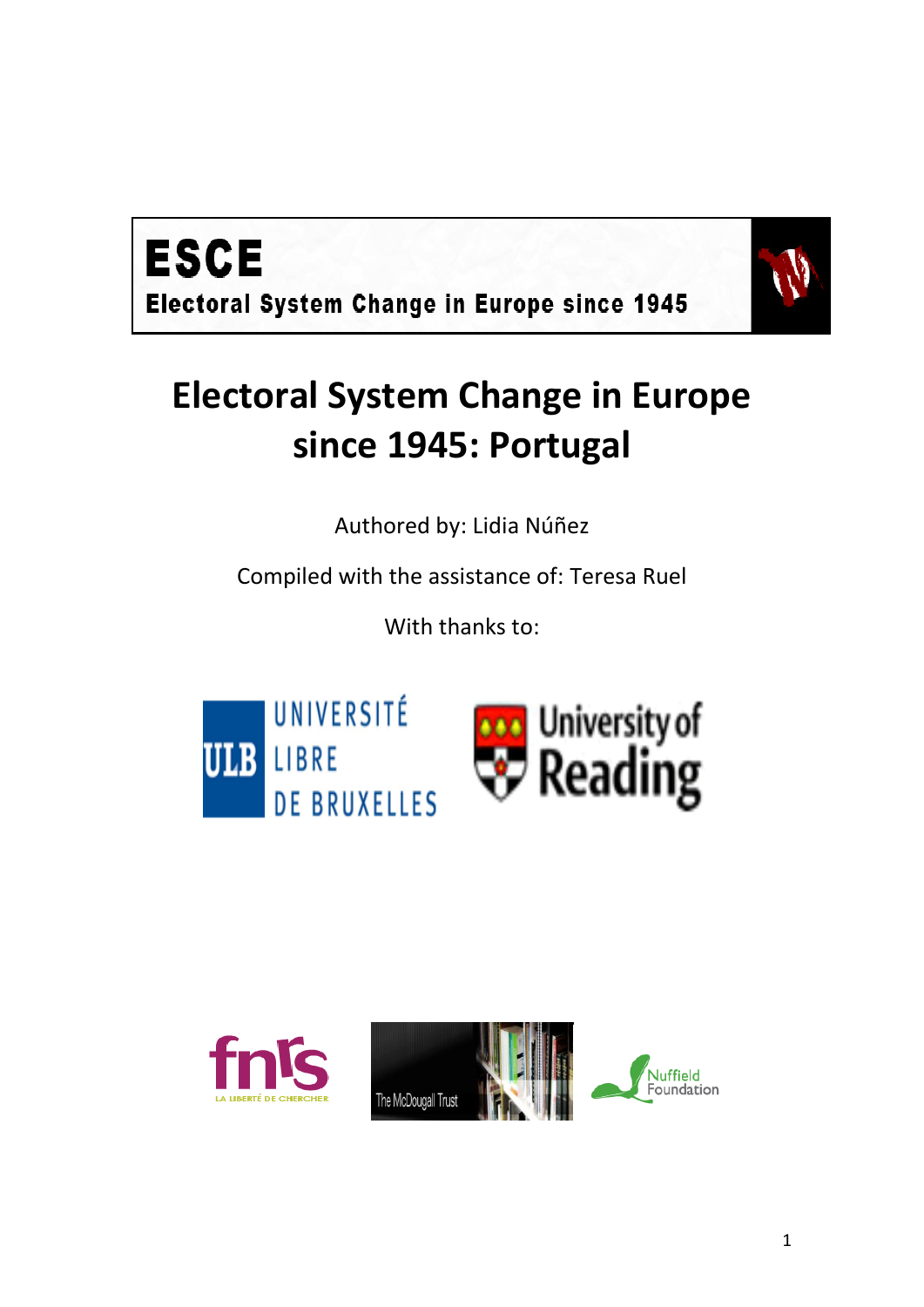

# **Section 1: Overview of Portuguese Electoral System Changes since 1974**

The starting point for analysing the Portuguese electoral system is the electoral law promulgated in 1974 after the Carnation Revolution, the military coup that ended the Estado Novo dictatorial regime. However, the country continued to be governed by a military-civilian provisional administration, the National Salvation Junta, until the Portuguese legislative election of 1976.

Under the Estado Novo regime there was a bicameral parliament including a National Assembly, (elected directly every four years but where only one party – National Union – could be elected), and the Corporative Chamber. This regime was based on corporatist principles, which were included in the Portuguese Constitution of 1933 and developed afterwards.

After the Carnation Revolution Portugal introduced a semi-presidential system in which the Assembly of the Republic is elected every four years by proportional representation in each district by the D'Hondt quota. Although small parties are protected due to the fact that there is no minimum percentage of votes they must receive to gain a seat in the assembly, the low average district magnitude of the Portuguese system favours the largest parties.

Since 1974 various amendments to each law have been passed, but none of them have implemented major changes to the 1974 system: most of that changes have been minor such as slight differences in the size of the Chamber of Deputies. In fact, the Constitution excludes the possibility of changing the criterion of proportional representation. Table 1 summarizes these and indicates (in the rightmost column) which changed the electoral system in ways relevant to the present research.

# **Section 2: Relevant Electoral System changes in Portugal since 1974**

| Law            | <b>Amendment</b> | Date of<br>enactment | Location | <b>Relevant for the</b><br>research |
|----------------|------------------|----------------------|----------|-------------------------------------|
| Decree-law nr. |                  | 15                   | link     | Yes                                 |
| 621-C/1974     |                  | November197          |          |                                     |
|                |                  | 4                    |          |                                     |
|                |                  |                      |          |                                     |
|                | Decree-law nr.   | 29 January           | link     |                                     |
|                | 93-C/76          | 1976                 |          |                                     |
| 1976           |                  | 02 April 1976        | link     |                                     |
| Constitution   |                  |                      |          |                                     |
|                |                  |                      |          |                                     |

#### **Table 1. Summary of Portuguese Electoral Laws and Amendments since 1974**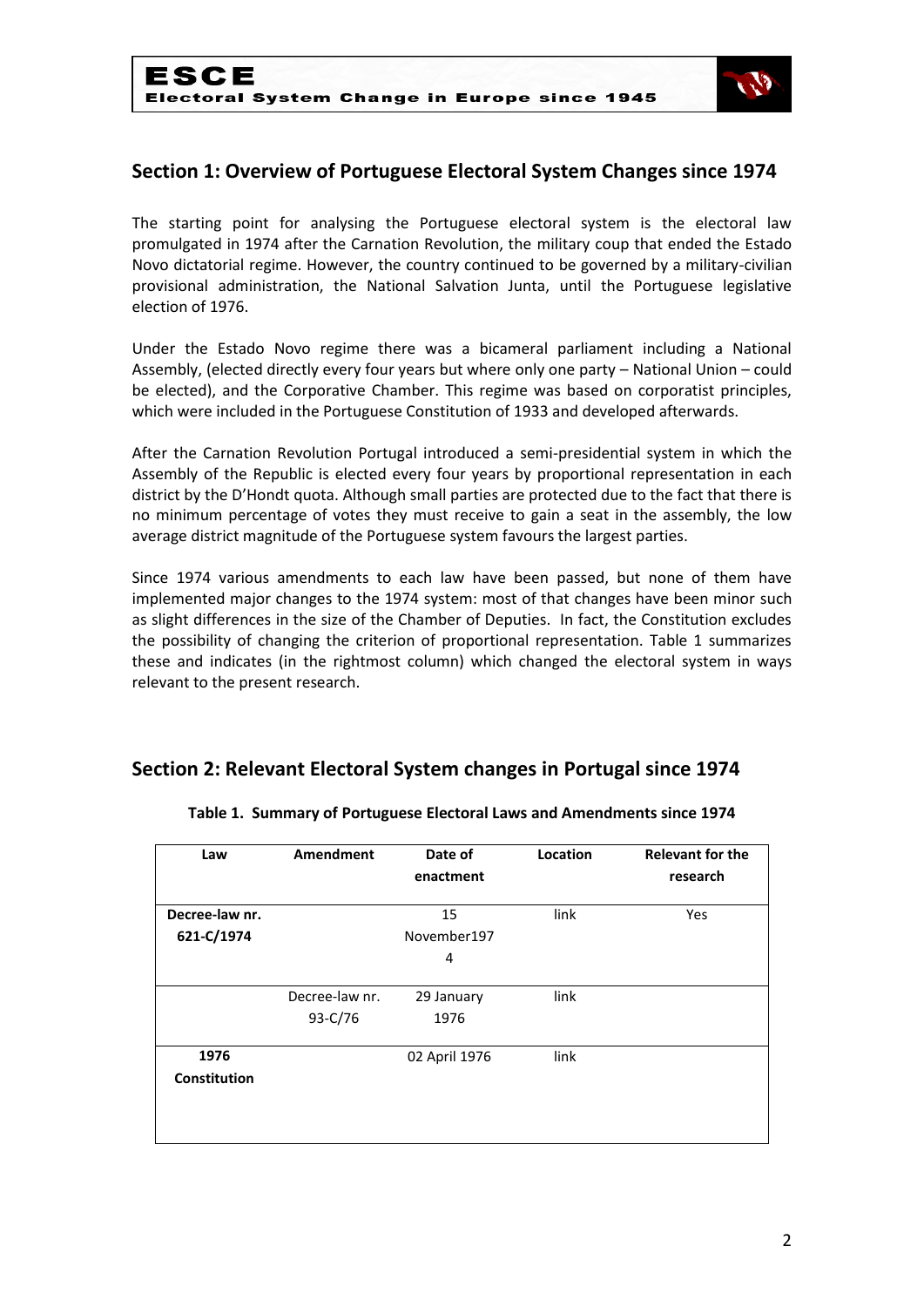| ESCE                                         |  |
|----------------------------------------------|--|
| Electoral System Change in Europe since 1945 |  |



| Law nº 14/79 | 16 May1979   | link |
|--------------|--------------|------|
| 1989         | 08 July 1989 |      |
| Constitution |              |      |
| (2nd)        |              |      |
| amendment)   |              |      |
|              |              |      |
| 1997         | 20 September |      |
|              | 1997         |      |
| Constitution |              |      |
| (2nd)        |              |      |
| amendment)   |              |      |

# **Section 3: Details of previous electoral systems and electoral system changes.**

#### *3.1 The 1974 Electoral System*

This law (Decree-law nr. 621-C/1974) defines the electoral Framework for the Constitutional Assembly. It was the first Portuguese single-Chamber of Deputies, elected to create the first Constitution of the Portuguese Republic (1976). It was enacted on 15 November 1974.

*Assembly size*. District magnitude and assembly size are defined in the Decreto-Lei 85-A/75. The Assembly size is fixed at 247 plus three seats for overseas territories and citizens living abroad.

*Districts and district magnitude*. The electoral districts are the administrative districts. Each district will elect a deputy for every 25,000 votes and another one if the remainder is greater than 12,500. If a district has fewer than 37,500 voters, it will therefore elect only one candidate. In these single-member districts, the candidate is elected by plurality.

*Nature of votes that can be cast*. Each voter has a single vote to cast for a party list. All the parties are included in the same ballot and the elector has to cross his preference for the party list.

*Party threshold*. The law does not determine a legal threshold for parties.

*Allocation of seats to parties at the lower tier*. The seats are converted into mandates according to the proportional D' Hondt formula. (Article 7) It is not allowed for anyone to stand in more than one district or in more than one list. (Article 22).

*Allocation of seats to candidates.* Seats will be allocated to candidates in the order set in the ballot. (Article 8) Lists will included as many candidates as there are seats to be allocated in the district (Article 6.2)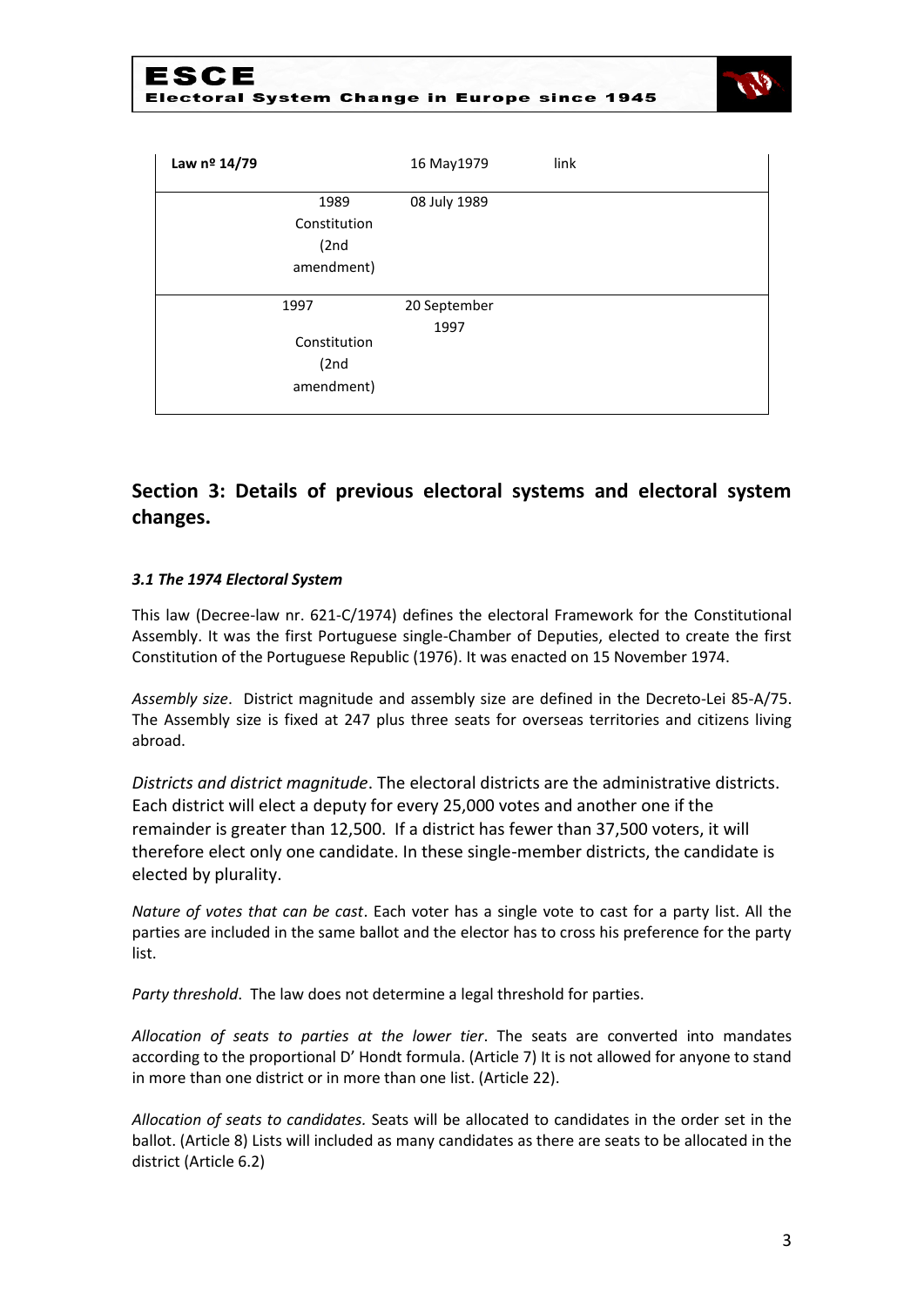

| <b>Electoral district</b>       | <b>District magnitude</b>                                                                                                 |
|---------------------------------|---------------------------------------------------------------------------------------------------------------------------|
|                                 |                                                                                                                           |
| Aveiro                          | 14                                                                                                                        |
| Beja                            | 6                                                                                                                         |
| <b>Braga</b>                    | 15                                                                                                                        |
| Bragança                        | 4                                                                                                                         |
| Castelo Branco                  | $\overline{7}$                                                                                                            |
| Coimbra                         | 12                                                                                                                        |
| Évora                           | 5                                                                                                                         |
| Faro                            | 9                                                                                                                         |
| Guarda                          | 6                                                                                                                         |
| Leiria                          | 11                                                                                                                        |
| Lisboa                          | 55                                                                                                                        |
| Portalegre                      | 4                                                                                                                         |
| Porto                           | 36                                                                                                                        |
| Santarém                        | 13                                                                                                                        |
| Setúbal                         | 16                                                                                                                        |
| Viana do Castelo                | 6                                                                                                                         |
| Vila Real                       | 6                                                                                                                         |
| Viseu                           | 10                                                                                                                        |
| Açores - Grupo Central          | 2                                                                                                                         |
| Açores - Grupo Ocidental        | $\mathbf{1}$                                                                                                              |
| Açores - Grupo Oriental         | 3                                                                                                                         |
| Madeira                         | 6                                                                                                                         |
| Macau                           | $\mathbf{1}$                                                                                                              |
| Moçambique                      | $\mathbf{1}$                                                                                                              |
| Emigração                       | $\mathbf{1}$                                                                                                              |
| Comissão<br>Nacional<br>Source: | Resultados<br>de<br>Eleições,<br>Eleitorais,<br>http://eleicoes.cne.pt/vector/index.cfm?dia=25&mes=04&ano=1975&eleicao=ar |

Table2: Allocation of seats at district level in Elections to the National Assembly in 25 April

<http://eleicoes.cne.pt/vector/index.cfm?dia=25&mes=04&ano=1975&eleicao=ar> accessed 9.vi.12.

#### *3.2 The 1976 Electoral Reform*

This law (Decree-law nr. 93-C/76) was the first amendment to the Electoral law of 1974 and was enacted on 29 January 1976.

*Assembly size*. The total number of seats increased to 263.

*Districts and district magnitude*. The Portuguese voters who live abroad are gathered in two electoral districts: one for European countries and another for the remaining countries. (Article 1.3) These two districts will elect one candidate if they have fewer than 37,500 voters and two if they exceed that number. (Article 2.2) Otherwise, there were very small increases in the number of seats in many districts.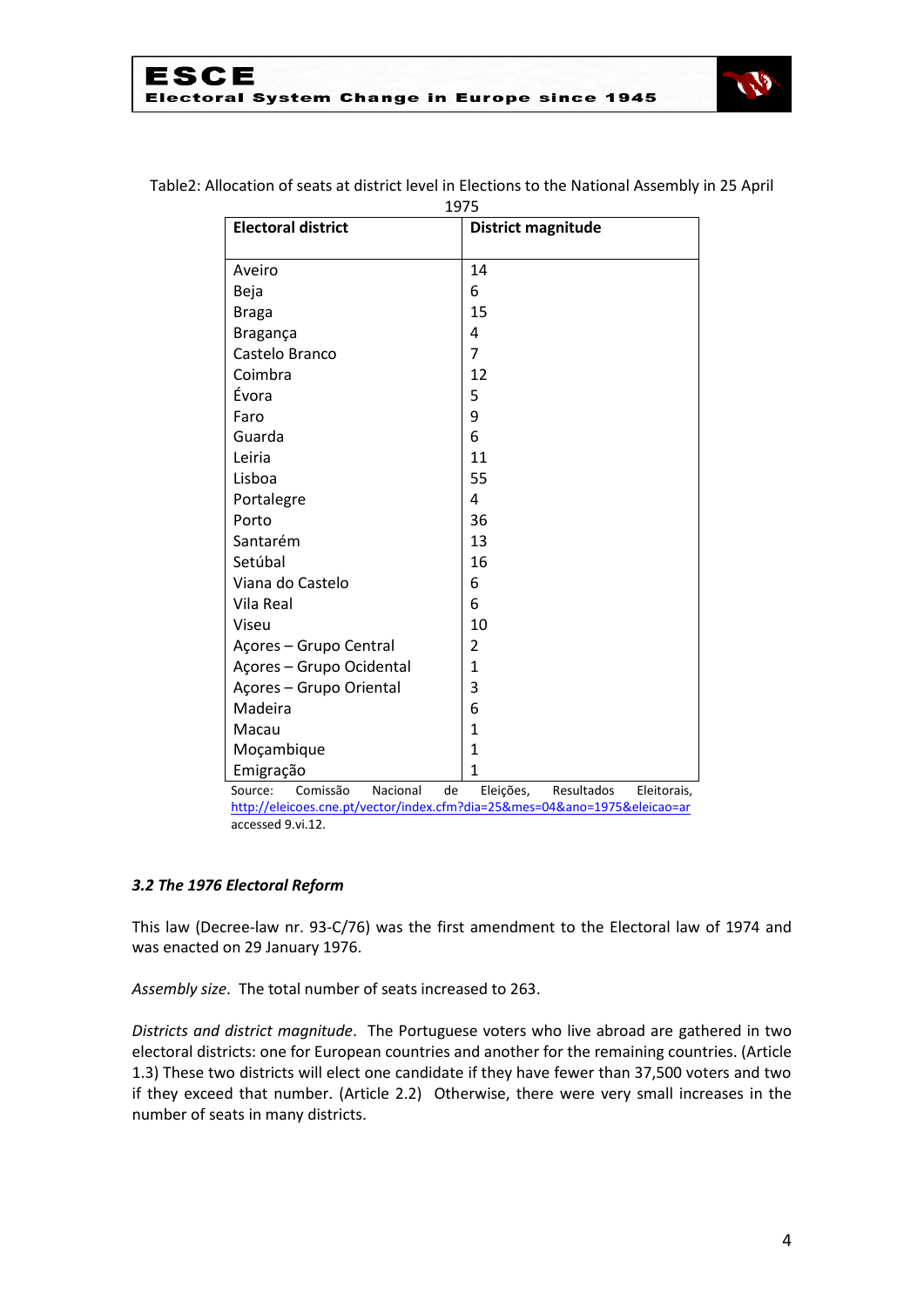



*Nature of votes that can be cast*. No change: Deputies are elected by a multi-member list in each electoral constituency, and each voter has a single vote. (Article 5.1)

*Allocation of seats to parties at the lower tier*. There is no change in the electoral formula. When all the seats are allocated except one, this will be allocated to the list that has fewer votes. (Article 7.4)

#### *No other change*

Table 3: Allocation of seats at district level in in Elections to the National Assembly in April, 25th of 1976

| <b>Electoral district</b> | District magnitude |
|---------------------------|--------------------|
|                           |                    |
| Aveiro                    | 15                 |
| Beja                      | 6                  |
| <b>Braga</b>              | 15                 |
| Bragança                  | 5                  |
| Castelo Branco            | $\overline{7}$     |
| Coimbra                   | 12                 |
| Évora                     | 6                  |
| Faro                      | 9                  |
| Guarda                    | 6                  |
| Leiria                    | 11                 |
| Lisboa                    | 58                 |
| Portalegre                | 4                  |
| Porto                     | 38                 |
| Santarém                  | 13                 |
| Setúbal                   | 17                 |
| Viana do Castelo          | 7                  |
| Vila Real                 | 7                  |
| Viseu                     | 11                 |
| Açores - Grupo Central    | 2                  |
| Açores - Grupo Ocidental  | $\mathbf{1}$       |
| Açores - Grupo Oriental   | 3                  |
| Madeira                   | 6                  |
| Europa                    | $\overline{2}$     |
| Fora de Europa            | 2                  |

*Source: Comissão Nacional de Eleições, Resultados Eleitorais, http://eleicoes.cne.pt/vector/index.cfm?dia=25&mes=04&ano=1975&eleicao=ar, accessed 9.vi.12.*

#### *3.3 1976 Constitution*

This was the first democratic Constitution after the end of the authoritarian regime. It was adopted on 2 April 1976.

*Assembly size*. The Assembly of the Republic consist of a minimum of 240 and a maximum of 250 deputies (Article 151).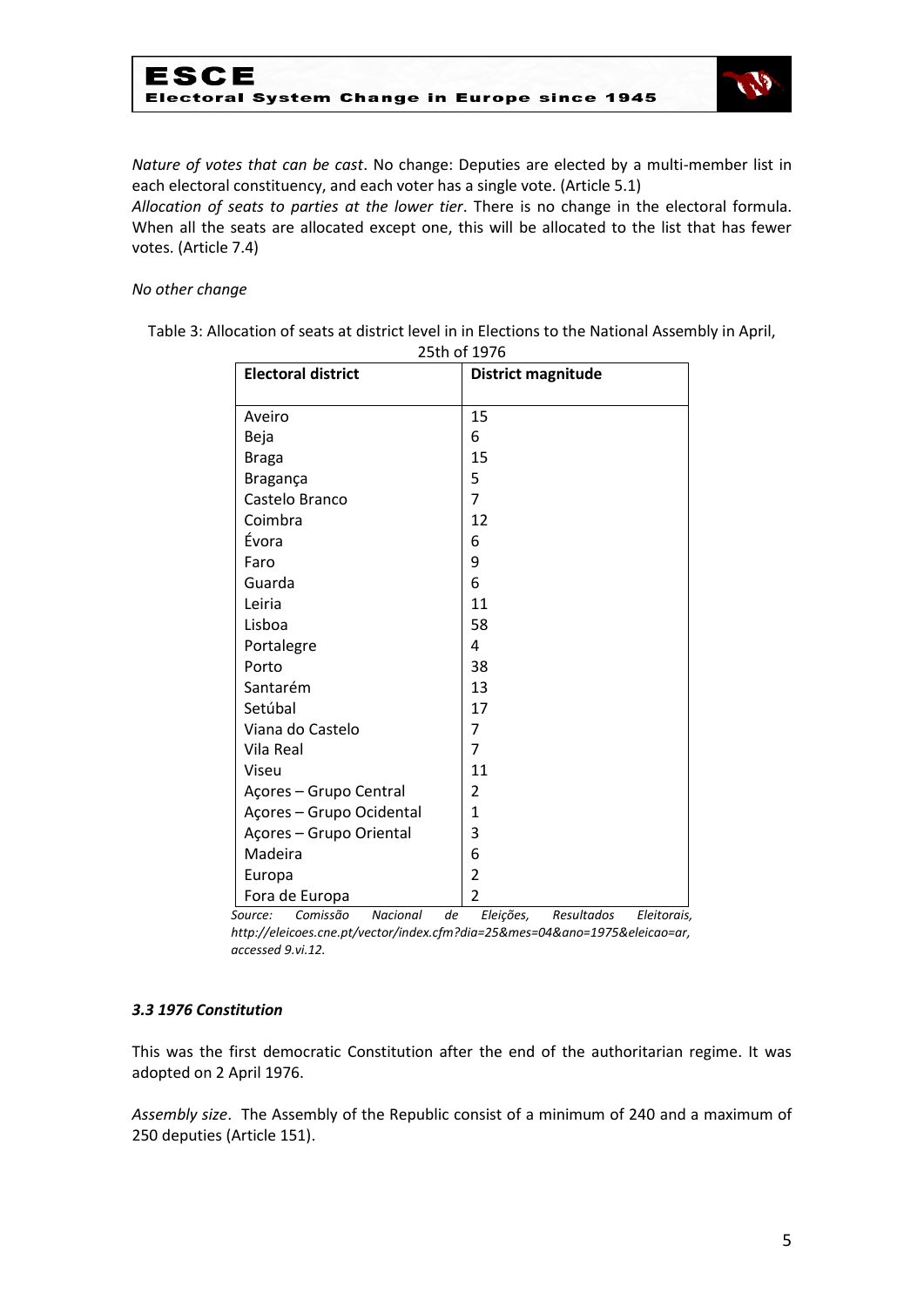

*Districts and district magnitude*. The Constitution considers the possibility of single and multimember districts. Except in the case where there is a national electoral district, the apportionment of seats shall be done in proportion to the number of voters enrolled in each district (Article 152.2).

*Party threshold*. The Constitution forbids the use of electoral thresholds both for candidates and for parties (Article 154.2).

*Allocation of seats to parties at the lower tier*. D'Hondt quota is fixed by the Constitution (Article 155.)

*No other change*

#### *3.4 The 1979 Electoral Reform*

This law (Law nº 14/79) was enacted on 16 May 1979.

*Assembly size*. The Assembly is composed by 250 deputies. The total number of seats for the national territory (mainland) is 246, the remaining four seats belong to the two districts of Portuguese citizens who live abroad. (Article 2)

*Districts and district magnitude.* The three Azores districts were merged into one for the election of 1979, since when the structure of districts has not changed. District magnitude is determined by the number of inhabitants prior to each election. Magnitudes at each election from 1979 to 1987 are shown in Table 4.

| <b>Electoral district</b> | <b>District magnitude</b> |      |      |      |      |
|---------------------------|---------------------------|------|------|------|------|
|                           | 1979                      | 1980 | 1983 | 1985 | 1987 |
| Aveiro                    | 15                        | 15   | 15   | 15   | 15   |
| Beja                      | 5                         | 5    | 5    | 5    | 5    |
| <b>Braga</b>              | 15                        | 15   | 16   | 16   | 17   |
| Bragança                  | 4                         | 4    | 4    | 4    | 4    |
| Castelo Branco            | 6                         | 6    | 6    | 6    | 6    |
| Coimbra                   | 12                        | 12   | 11   | 11   | 11   |
| Évora                     | 5                         | 5    | 5    | 5    | 4    |
| Faro                      | 9                         | 9    | 9    | 9    | 9    |
| Guarda                    | 5                         | 5    | 5    | 5    | 5    |
| Leiria                    | 11                        | 11   | 11   | 11   | 11   |
| Lisboa                    | 56                        | 56   | 56   | 56   | 56   |
| Portalegre                | 4                         | 4    | 4    | 3    | 3    |
| Porto                     | 38                        | 38   | 38   | 39   | 39   |
| Santarém                  | 12                        | 12   | 12   | 12   | 12   |
| Setúbal                   | 17                        | 17   | 17   | 17   | 17   |
| Viana do Castelo          | 6                         | 6    | 6    | 6    | 6    |

Table 4: Allocation of seats at district level from 1979 to 1987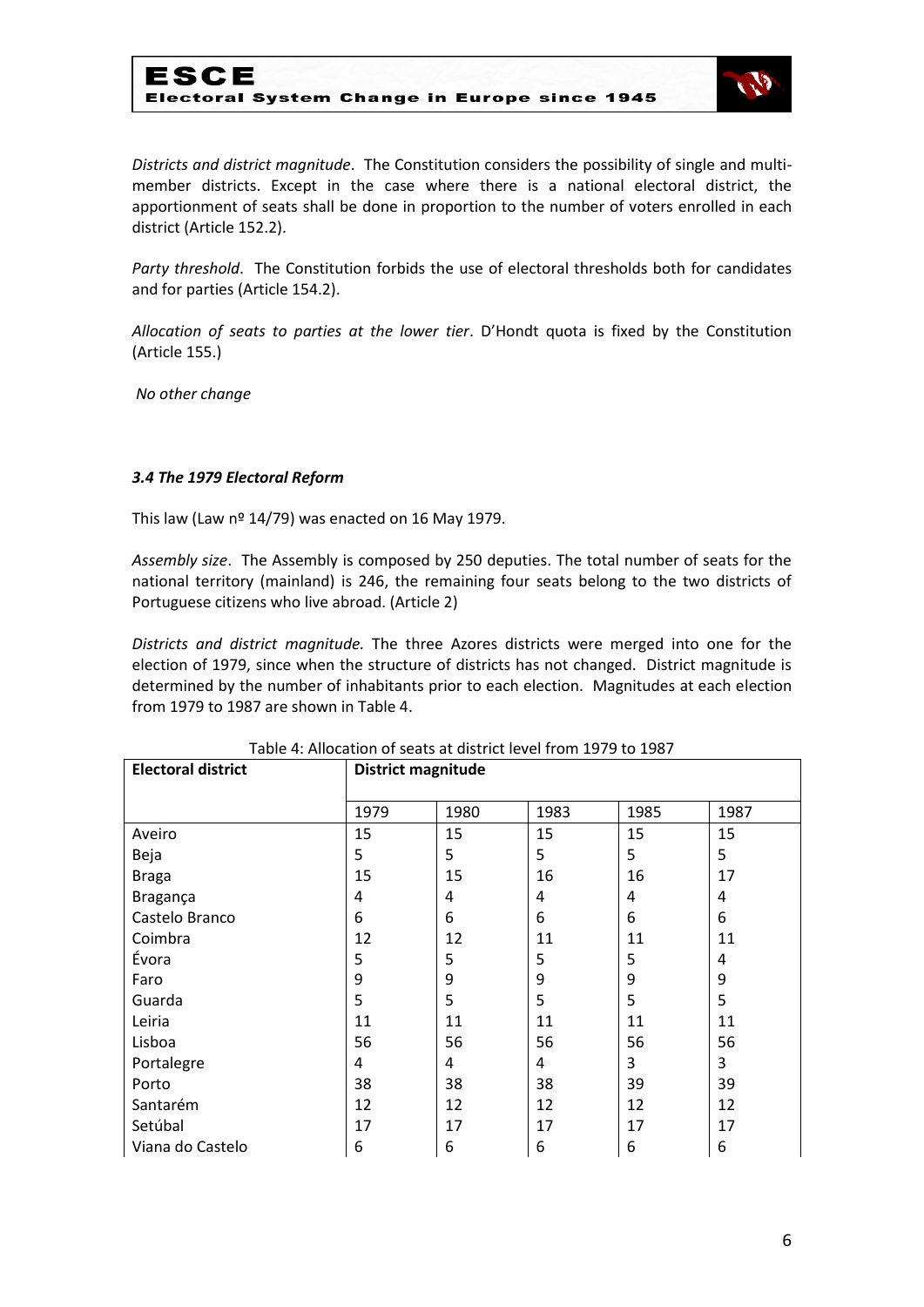| ЕЭСЕ      |          | Electoral System Change in Europe since 1945 |    |           |            |             |
|-----------|----------|----------------------------------------------|----|-----------|------------|-------------|
|           |          |                                              |    |           |            |             |
| Vila Real |          | 6                                            | 6  | 6         | 6          | 6           |
| Viseu     |          | 10                                           | 10 | 10        | 10         | 10          |
| Açores    |          | 5                                            |    |           |            | 5           |
| Madeira   |          | 5                                            |    |           | 5          |             |
| Europa    |          |                                              |    |           |            |             |
| Source:   | Comissão | Nacional                                     | de | Eleicões, | Resultados | Eleitorais, |

[http://eleicoes.cne.pt/vector/index.cfm?dia=25&mes=04&ano=1975&eleicao=ar,](http://eleicoes.cne.pt/vector/index.cfm?dia=25&mes=04&ano=1975&eleicao=ar) accessed 9.vi.12.

*No other change*

#### *3.5 The* **1989 Constitution Amendment**

The second amendment to the Portuguese Constitution was enacted on 8 July 1989. It introduced changes to the maximum number of seats in the Assembly of Deputies.

*Assembly size*. The Assembly of Deputies must have a size between 230 and 235 deputies. (Article 151) The actual number was reduced from 250 to 230.

*Districts and district magnitude*. Districts remained as before. Table 5 shows the apportionment of seats at each election since 1991.

| <b>Electoral</b><br>district | <b>District magnitude</b> |      |                |      |                |                |                |
|------------------------------|---------------------------|------|----------------|------|----------------|----------------|----------------|
|                              | 1991                      | 1995 | 1999           | 2002 | 2005           | 2009           | 2011           |
| Aveiro                       | 14                        | 14   | 15             | 15   | 15             | 16             | 16             |
| Beja                         | 4                         | 4    | 3              | 3    | 3              | 3              | 3              |
| <b>Braga</b>                 | 16                        | 16   | 17             | 18   | 18             | 19             | 19             |
| Bragança                     | 4                         | 4    | 4              | 4    | 4              | 3              | 3              |
| Castelo Branco               | 5                         | 5    | 5              | 5    | 5              | 4              | 4              |
| Coimbra                      | 10                        | 10   | 10             | 10   | 10             | 10             | 9              |
| Évora                        | 4                         | 4    | 4              | 3    | 3              | 3              | 3              |
| Faro                         | 8                         | 8    | 8              | 8    | 8              | 8              | 9              |
| Guarda                       | 4                         | 4    | $\overline{4}$ | 4    | 4              | $\overline{4}$ | 4              |
| Leiria                       | 10                        | 10   | 10             | 10   | 10             | 10             | 10             |
| Lisboa                       | 50                        | 50   | 49             | 48   | 48             | 47             | 47             |
| Portalegre                   | 3                         | 3    | 3              | 3    | $\overline{2}$ | $\overline{2}$ | $\overline{2}$ |
| Porto                        | 37                        | 37   | 37             | 38   | 38             | 39             | 39             |
| Santarém                     | 10                        | 10   | 10             | 10   | 10             | 10             | 10             |
| Setúbal                      | 16                        | 17   | 17             | 17   | 17             | 17             | 17             |
| Viana do                     | 6                         | 6    | 6              | 6    | 6              | 6              | 6              |

#### Table 5: Allocation of seats at district level from 1991 to 2011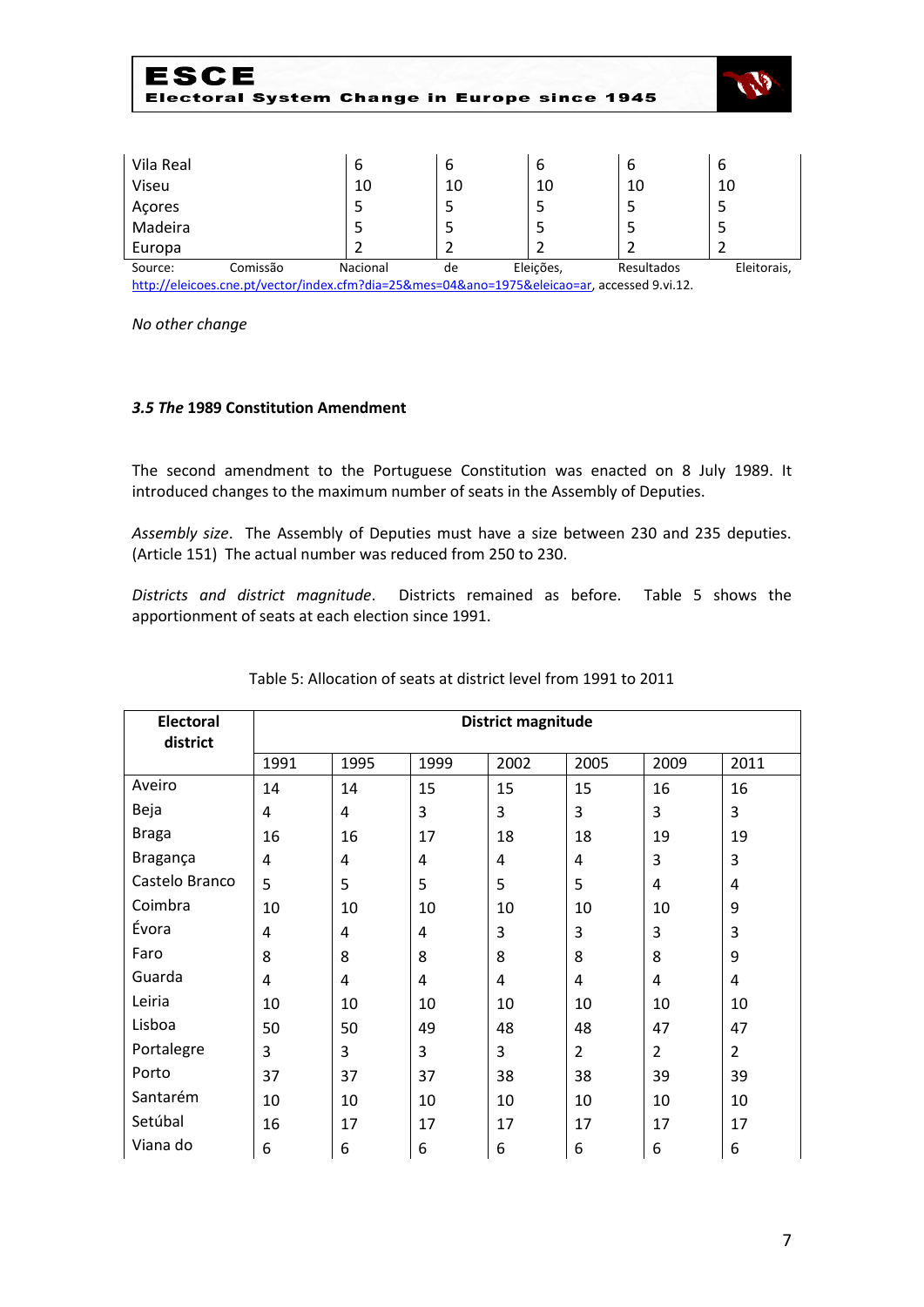

| Castelo        |   |   |   |   |   |   |   |
|----------------|---|---|---|---|---|---|---|
| Vila Real      | 6 | 5 | Ь |   | 5 |   | כ |
| Viseu          | 9 | 9 | 9 | 9 | 9 | 9 | 9 |
| Açores         | 5 | 5 | Ь | כ | 5 |   | 5 |
| Madeira        | ל | 5 | Ь | כ | 6 | 6 | 6 |
| Europa         |   | 2 |   |   |   |   |   |
| Fora da Europa | 2 | 2 |   |   |   |   |   |

Source: Comissão Nacional de Eleições, Resultados Eleitorais, [http://eleicoes.cne.pt/vector/index.cfm?dia=25&mes=04&ano=1975&eleicao=ar,](http://eleicoes.cne.pt/vector/index.cfm?dia=25&mes=04&ano=1975&eleicao=ar) accessed 9.vi.12. Errors in this source for the elections of 2002 and 2005 have been corrected using information from the Direcção Geral de Administração Interna: [http://www.legislativas2009.mj.pt/legislativas2002/D030000/030000\\_IS.html](http://www.legislativas2009.mj.pt/legislativas2002/D030000/030000_IS.html) and [http://www.legislativas2009.mj.pt/legislativas2005/IS/D02/index.html,](http://www.legislativas2009.mj.pt/legislativas2005/IS/D02/index.html) accessed 9.vi.12.

*No other change*

#### *3.6. The 1997 Electoral Reform*

This was the fourth amendment of the Portuguese Constitution and was enacted on 20 September 1997.

*Assembly size*. The Assembly of the Republic (Chamber of Deputies) consists of more than 180 deputies and no more than 230. In fact, however, the number of deputies has remained at 230.

*No other change*

| <b>Electoral district</b> | <b>District magnitude</b> |
|---------------------------|---------------------------|
|                           |                           |
| Aveiro                    | 15                        |
| Beja                      | 3                         |
| <b>Braga</b>              | 17                        |
| Bragança                  | 4                         |
| Castelo Branco            | 5                         |
| Coimbra                   | 10                        |
| Évora                     | 4                         |
| Faro                      | 8                         |
| Guarda                    | 4                         |
| Leiria                    | 10                        |
| Lisboa                    | 49                        |
| Portalegre                | 3                         |
| Porto                     | 37                        |

Table 6: Allocation of seats at district level in the Elections to the National Assembly in October, 10th of 1999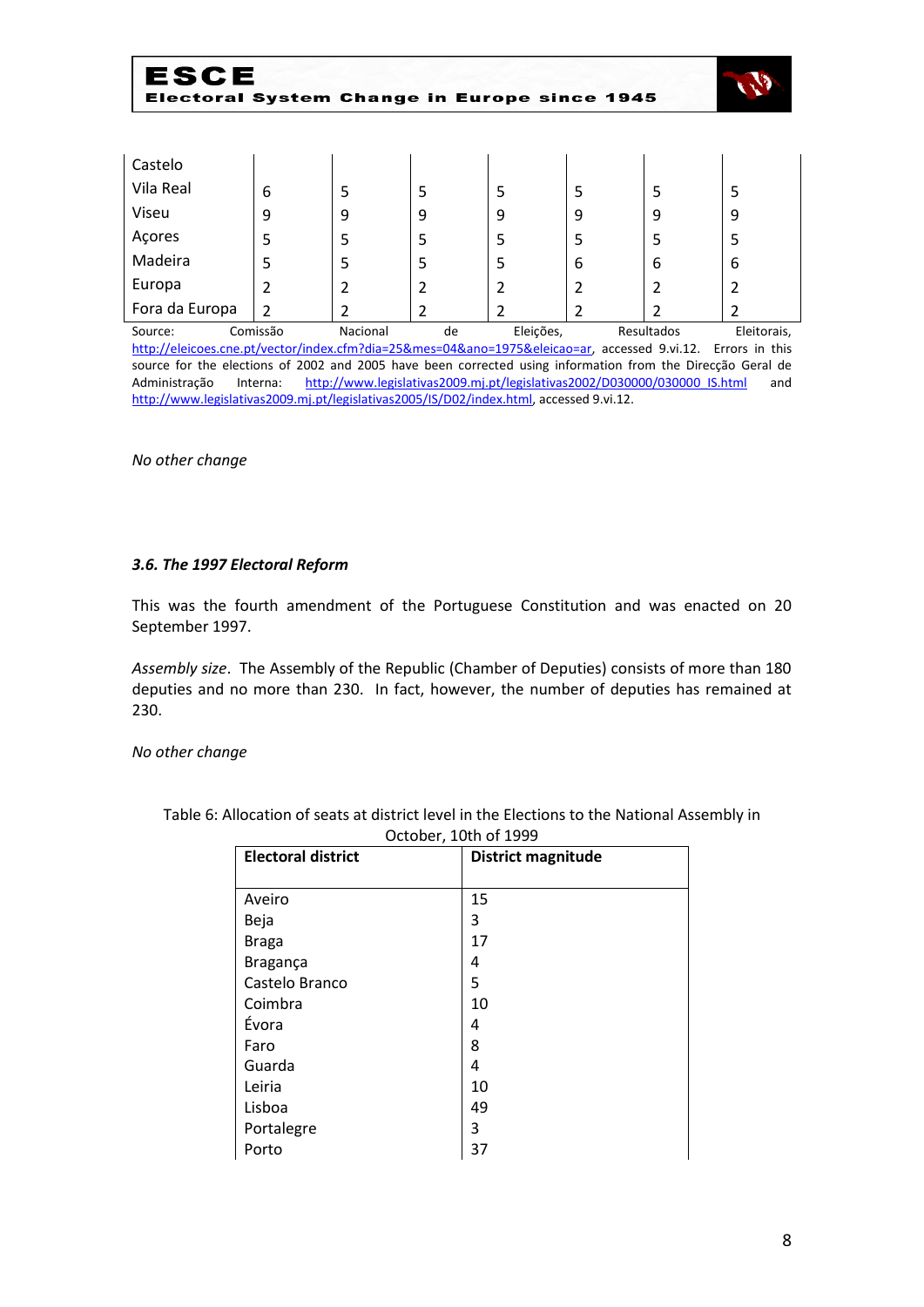



| Santarém                   | 10 |
|----------------------------|----|
| Setúbal                    | 17 |
| Viana do Castelo           | 6  |
| Vila Real                  | 5  |
| Viseu                      | 9  |
| Regiao Autonoma dos Açores | 5  |
| Regiao Autonoma da Madeira | 5  |
| Europa                     | 2  |
| Fora da Europa             | 2  |

Source: Comissão Nacional de Eleições, Resultados Eleitorais, http://eleicoes.cne.pt/vector/index.cfm?dia=25&mes=04&ano=1975&eleicao=ar , accessed 9.vi.12.

### **References**

Calder, Carlos. "An Orange Sweep: The Portuguese General Election of 1991", *West European Politics* [London], 15, No. 2, April 1992:167-70.

Colomer, Josep M (2008) "Spain and Portugal. Rule by party leadership", in Political Institutions in Europe. London: Routledge: 171-206

Cruz, M. Braga da, and Miguel Lobo Antunes. "Revolutionary Transition and Problems of Parliamentary Institutionalization: The Case of the Portuguese National Assembly." in Ulrike Liebert and Maruizio Cotta (eds.), *Parliament and Democratic Consolidation in Southern Europe: Greece, Italy, Portugal, Spain and Turkey*. London: Pinter, 1990. (154-183)

Freire, André, Manuel Meirinho, and Diogo Moreira (2009). "Institutional Reform in Portugal: Elite and Mass Perspectives". ECPR Joint Sessions of Workshops, Lisbon.

Gallagher, Tom (1983). Portugal: A Twentieth-Century Interpretation. Manchester: Manchester University Press.

Goldey, David B. (1983). "Elections and the Consolidation of Portuguese Democracy: 1974– 1983", *Electoral Studies*, 2:3, 229–40.

Gunther, Richard. "Spain and Portugal." in Gerald A. in Dorfman and Peter J. Duignan (eds)*Politics in Western Europe*.(2d ed.), Stanford,California: Hoover Institution Press, 1991:214-264)

Inter-Parliamentary Union (n.d.). Parline Database. Available at www.ipu.org.

Maxwell, Kenneth (1986). "Regime Overthrow and the Prospects for Democratic Transition in Portugal", in Guillermo O'Donnell, Philippe C. Schmitter, and Laurence Whitehead (eds.),